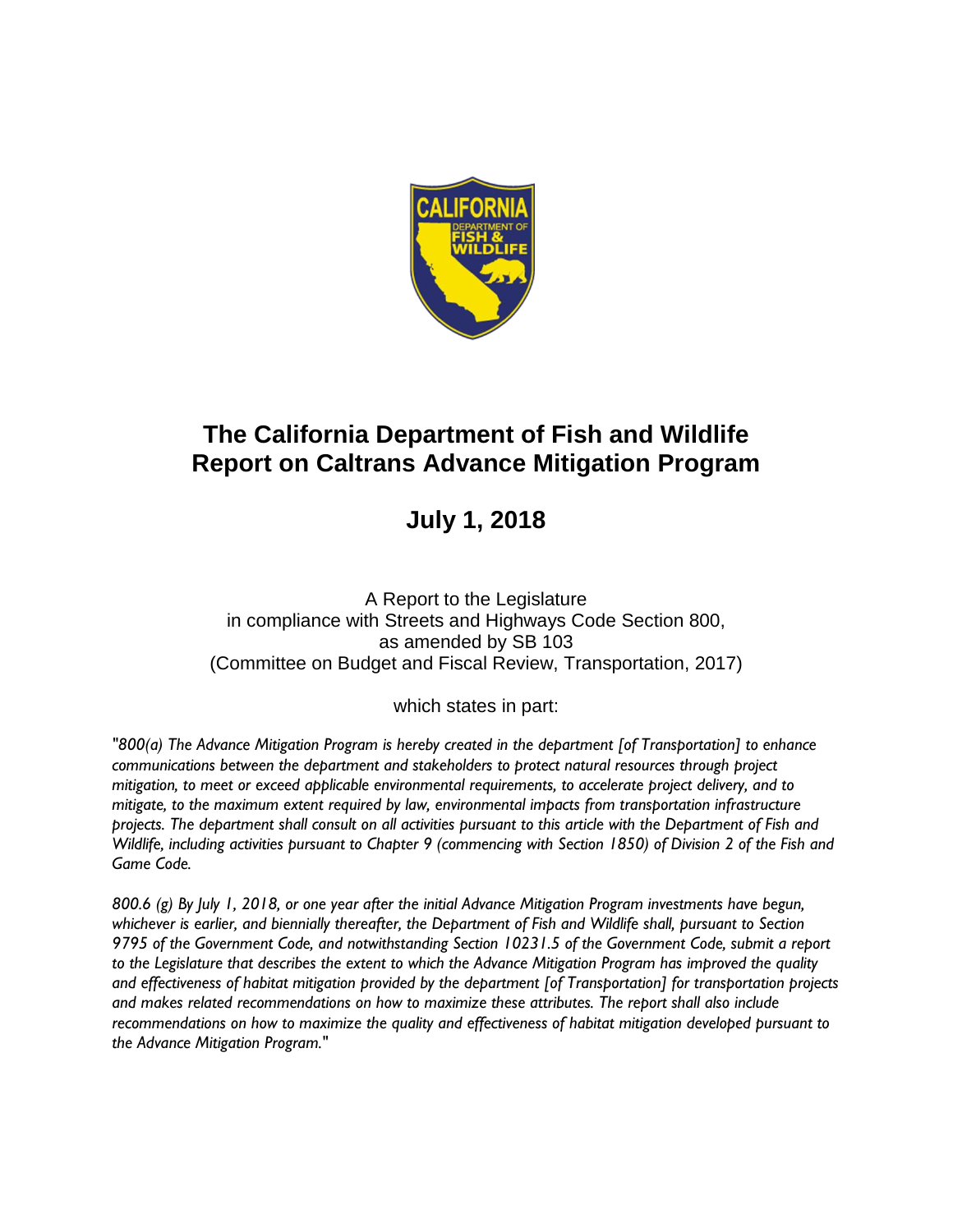#### **EXECUTIVE SUMMARY**

Streets and Highways Code Section 800, as amended by Senate Bill 103 (Committee on Budget and Fiscal Review, Transportation, 2017), directs the California Department of Fish and Wildlife (CDFW) to prepare and submit to the Legislature a report that describes the extent to which the Advance Mitigation Program has improved the quality and effectiveness of habitat mitigation provided by the California Department of Transportation (Caltrans) for transportation projects. Specifically, Streets and Highways Code Section 800.6 requires CDFW to make recommendations on how to maximize these attributes and on how to maximize the quality and effectiveness of habitat mitigation pursuant to the Advance Mitigation Program.

This represents the first biennial report prepared pursuant to the requirements of Streets and Highways Code Section 800, as amended by Senate Bill 103 on July 21, 2017.

Prior to the July 21, 2017 creation of the formal Advance Mitigation Program, CDFW provided Caltrans with guidance on conservation goals, objectives, and tools for assessing mitigation conservation values. These activities have continued since the creation of the Advance Mitigation Program. CDFW is also a signatory to the Statewide Advance Mitigation Initiative Memorandum of Understanding (2009; renewed in 2016), the purpose of which is "to establish a mutual framework for coordinated review concerning development of the Initiative for advance mitigation and conservation planning for planned transportation projects at a landscape scale."

At this point, no habitat mitigation specific to the Advance Mitigation Program has been completed, however the Department and Caltrans have discussed both conceptual and specific advance mitigation proposals. The Department will continue to provide guidance to Caltrans, and will be better positioned to provide recommendations pursuant to Code Section 800.6 after Caltrans completes projects under the SB 103 framework.

CDFW will continue to provide guidance to Caltrans, and will be better positioned to provide recommendations pursuant to Code Section 800.6 after Caltrans completes projects under the SB 103 framework.

ii.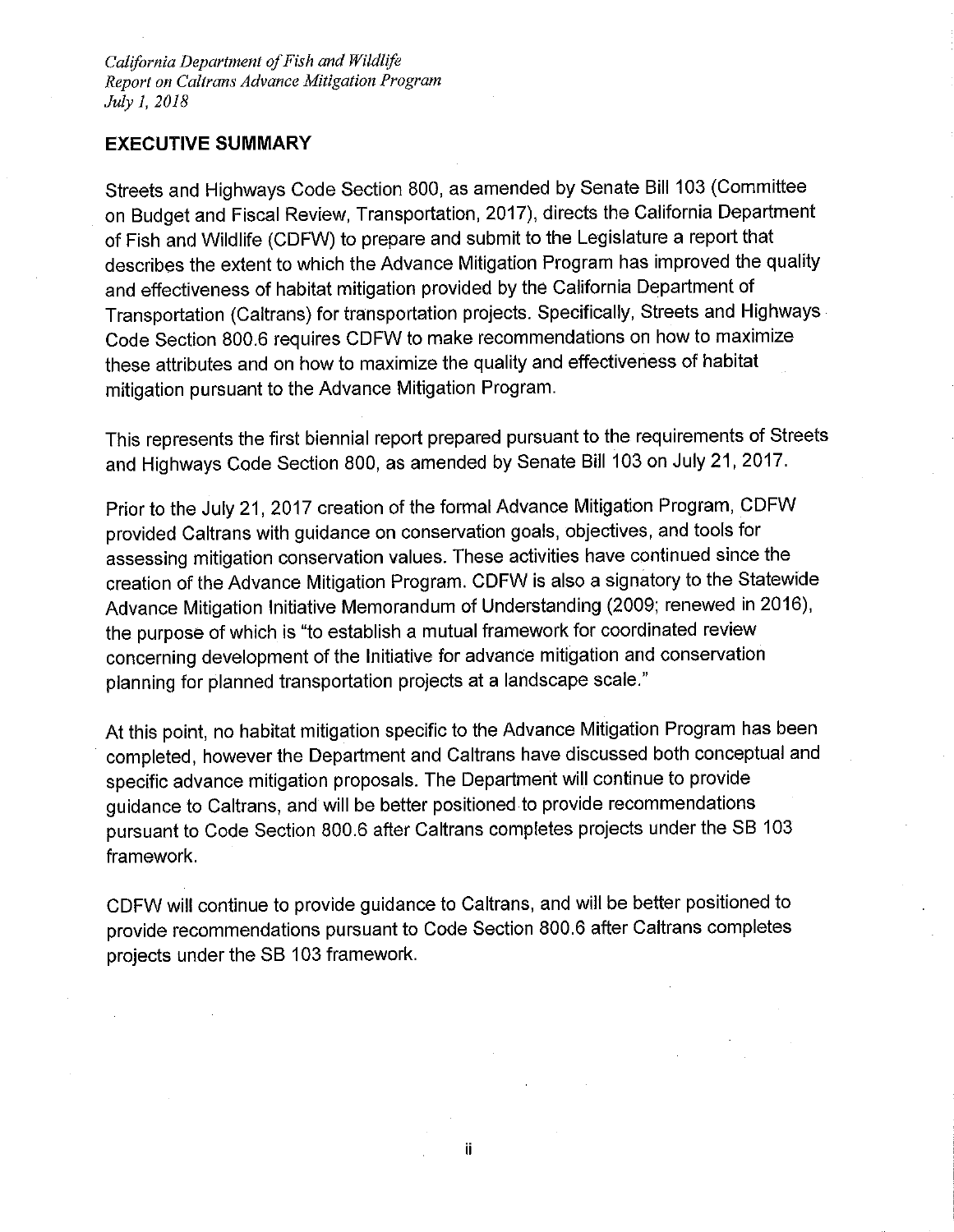## **Caltrans Advance Mitigation Program**

#### 1. Program Background and Purpose

The Caltrans Advance Mitigation Program (AMP) was formed to meet the requirements of the Road Repair and Accountability Act of 2017 (SB 1 Beall, Ch. 5, Statutes of 2017). The program was amended by SB 103 (Committee on Budget and Fiscal Review), Ch. 95, Statutes of 2017). The Act directs:

- Caltrans to set up a new program for planning and implementing advance  $\bullet$ mitigation projects<sup>1</sup>:
- The Director of Finance to direct the State Controller to deposit no less than \$30 million annually into an Advance Mitigation Account (AMA), for implementing advance mitigation projects, commencing with the 2017-18 fiscal year, and for a period of four years;
- Caltrans to operate the AMA as a self-sustaining revolving account, to manage the total of no less than \$120 million, set aside; and
- Caltrans to protect natural resources through transportation project mitigation and to mitigate, to the maximum extent required by law, environmental impacts from transportation infrastructure projects.

The Act also directs Caltrans to consult with the California Department of Fish and Wildlife (CDFW) on all AMP activities (Streets and Highways Code (SCH) 800(a)) and for CDFW and Caltrans to regularly report to the Legislature on the improved quality and effectiveness of Caltrans' AMP habitat mitigation and transportation project acceleration, respectively.

## 2. CDFW - Current Role

Prior to the July 21, 2017 creation of the formal AMP program through SB 103, CDFW provided Caltrans with guidance on conservation goals, objectives, and tools for assessing mitigation conservation values. CDFW is also a signatory to the Statewide Advance Mitigation Initiative (SAMI) Memorandum of Understanding (SAMI MOU 2009; renewed in 2016), the purpose of which is "to establish a mutual framework for coordinated review concerning development of the Initiative for advance mitigation and conservation planning for planned transportation projects at a landscape scale."

Previous Caltrans advance mitigation efforts were operated out of the State Highway Operations and Protection Program (SHOPP). In 2013, Caltrans entered into a reimbursable agreement with CDFW to fund a liaison to assist with efforts such as developing advance mitigation science and policy; enhancing interagency coordination;

<sup>&</sup>lt;sup>1</sup> The Act defines "advance mitigation" as "mitigation implemented before, and in anticipation of, environmental effects of planned transportation improvements (SHC 800.5(c)).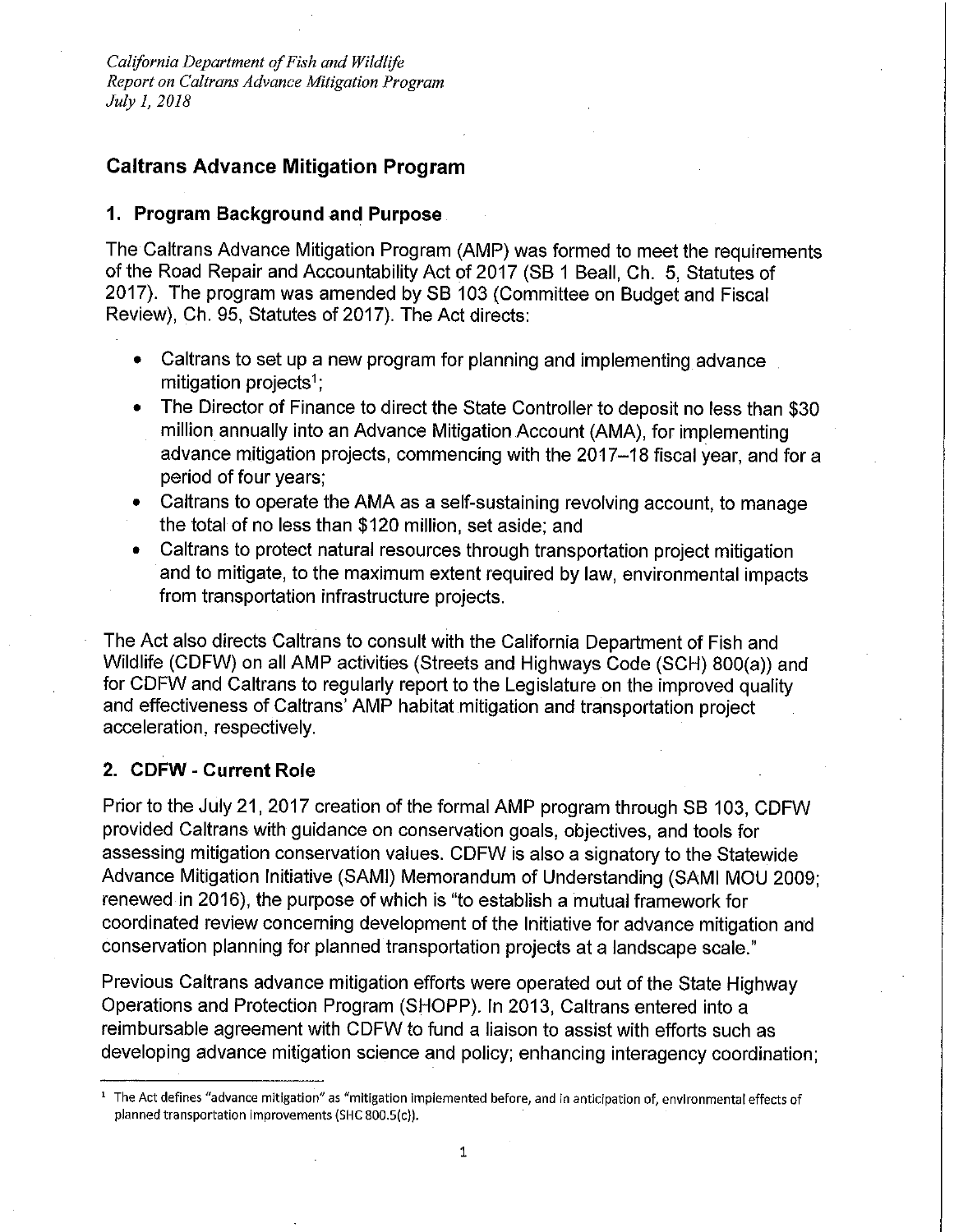and integrating CDFW conservation tools and programs into advance mitigation planning.

At the time of this report, there are currently 12 advance mitigation projects underway and funded through the SHOPP that were instigated prior to the passage of SB1. These projects include bulk credit purchases from mitigation and conservation banks, payment to a HCP/NCCP, and various requests for proposals to create species or habitat credits. Most of these projects are in early development, but one bulk credit purchase at a CDFW conservation bank has been completed. These SHOPP projects have provided opportunities for dialogue between CDFW and Caltrans that are informing policy and guidance in both agencies.

Since formalization of the AMP, CDFW has continued assisting Caltrans with the activities identified above, examples of which are provided below.

- CDFW provided comments on the SAMI "Master Agreement for Planning and Developing Advance Mitigation throughout California for the California Department of Transportation Advance Mitigation Program" (Master Agreement) and is an anticipated signatory. The Master Agreement creates a formalized and mutually agreeable process for implementing advance mitigation projects that will meet the needs of Caltrans as well as the conservation priorities and regulatory missions of other participating agencies. This serves to satisfy, in part, the consultation requirements of SB 103.
- CDFW provided a detailed technical document, "CDFW Information Sources on Developing Conservation Goals and Objectives for the Caltrans Advance Mitigation Program," to Caltrans to assist in meeting and potentially maximizing CDFW conservation goals and objectives. This document included detailed information on the use of several CDFW tools: the California Essential Habitat Connectivity Project (CEHC) and associated regional linkage designs, Areas of Conservation Emphasis III (ACE III), numerous conservation datasets on the CDFW Biogeographic Information and Observation System (BIOS), the 2015 Statewide Wildlife Action Plan update, and CDFW climate change and resiliency data sources. CDFW presented this document to Caltrans headquarters staff and Caltrans disseminated it to its Districts.

## 3. Quality and Effectiveness of Habitat Mitigation

Currently, no habitat mitigation specific to the AMP has been completed; however, CDFW and Caltrans have discussed both conceptual and specific advance mitigation proposals. At the request of Caltrans, CDFW has provided guidance and information on several tools for determining regional conservation goals and objectives to improve the

 $\overline{2}$